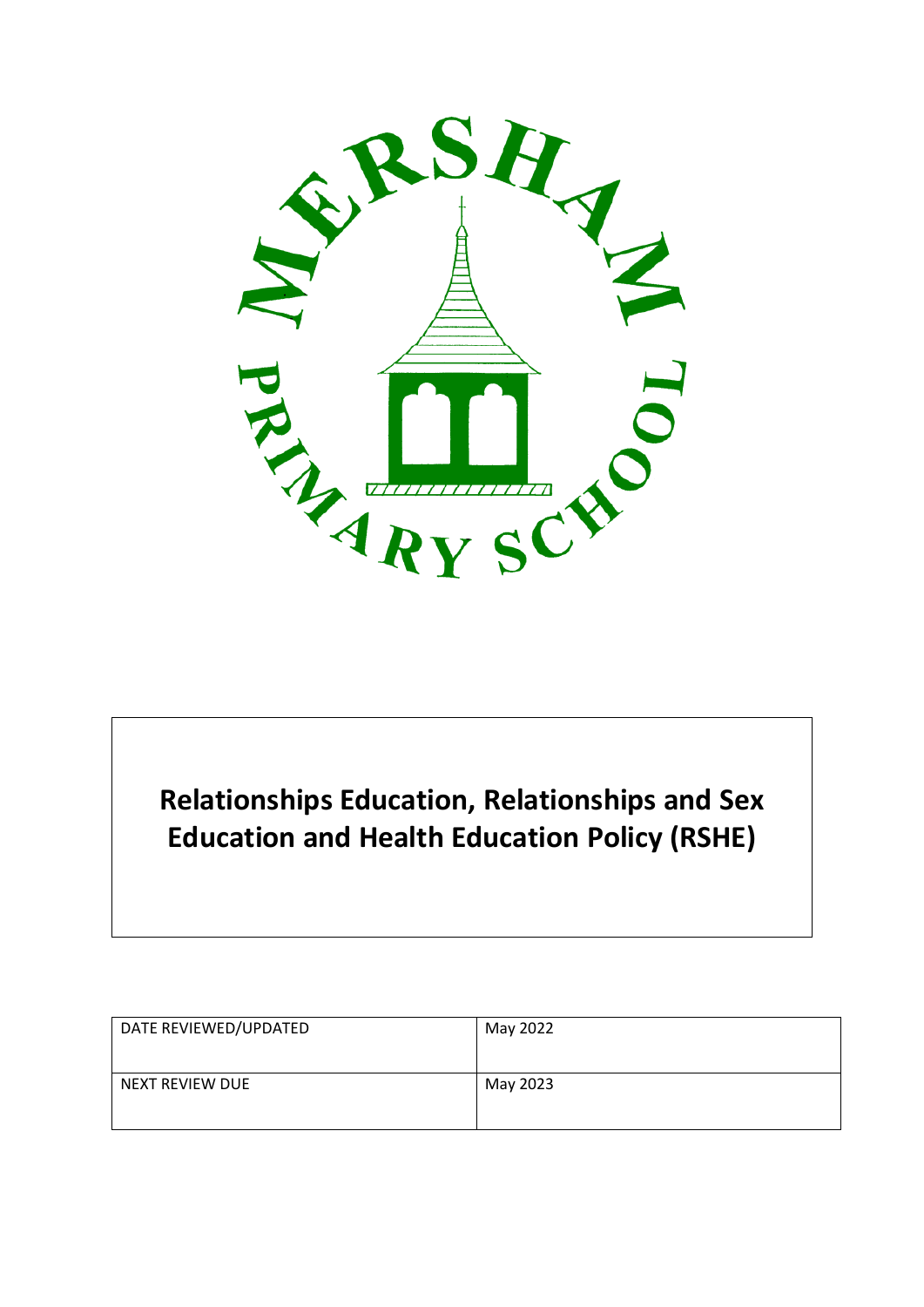# MERSHAM PRIMARY SCHOOL Relationships Education, Relationships and Sex Education and Health Education Policy (RSHE)

## **1) Rationale and ethos**

This policy sets out our school's approach to statutory Relationships Education, Health Education and non-statutory Sex Education. It was produced through consultation with parents, staff and governors.

At Mersham Primary School, we aim to educate and support children in the development of selfconfidence and relationships, enabling pupils to participate harmoniously in the wider community. The teaching of Relationships, Health and Sex education is an important aspect of our pupils' education, enabling them to make informed choices throughout their development.

The aim of Relationships, Health and Sex education is to provide children with age appropriate information, explore attitudes and values and develop skills in order to empower them to make positive decisions about their health related behaviour. This should take place with consideration of the qualities of relationships within families.

The objectives of Relationship, Health and Sex Education are;

- to provide the knowledge and information to which all pupils are entitled
- to clarify/reinforce existing knowledge
- to raise pupils' self -esteem and confidence, especially in their relationships with others
- to help pupils develop skills (language, decision making, choice, assertiveness) and make the most of their abilities
- to provide the confidence to be participating members of society and to value themselves and others
- to help gain access to information and support
- to develop skills for a healthier safer lifestyle
- to develop and use communication skills and assertiveness skills to cope with the influences of their peers and the media
- to respect and care for their bodies
- to be prepared for puberty and adulthood
- to help pupils understand their sexual feelings and behaviour, so they can lead fulfilling and enjoyable lives

At Mersham Primary school we teach the content set out in the Statutory Guidance for Relationships and Health Education (Primary) in all year groups from Year 1 to Year 6. Some aspects of the content are taught in specific lessons, and others are taught and modelled though our expectations of behaviour towards each other, our overarching school values, or through events such as assemblies or visiting speakers.

We also teach some selected aspects of non-statutory sex education during Term 6 and these are set out in the appropriate section in this policy below. Sex education is defined as sex education which goes beyond what is set out in the Statutory Guidance for Relationships Education and Health Education, and which is not included under Key Stage 2 National Curriculum Science.

This Policy does not cover the Science National Curriculum content, where the science of animal and human reproduction are taught in Key Stage 2.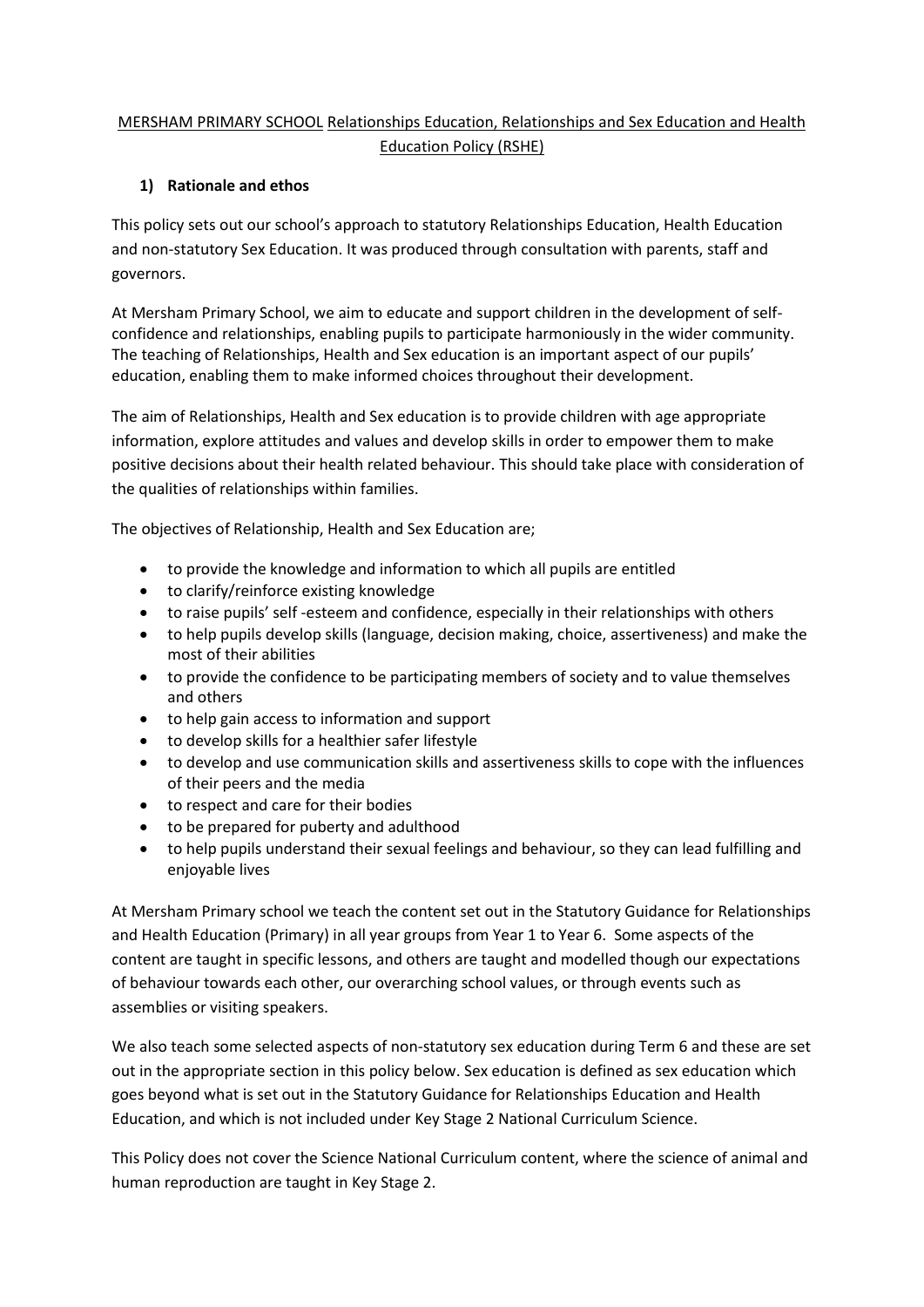Relationships and Health Education may overlap in content terms with the School's work with pupils on the promotion of Fundamental British Values (tolerance and respect for others, the rule of law, democracy and individual liberty), Religious Education and Citizenship.

# **2) Roles and Responsibilities**

Relationships, Health and Sex Education (RSHE) forms part of the Personal, Social, Health and Economic (PSHE) education curriculum in our school. The RSHE programme will be led by the PSHE lead teacher with the support of the Senior Leadership Team.

PSHE lessons are taught by class teachers, supported by external visitors as appropriate and necessary. Teaching staff will receive training in the delivery of the RSHE curriculum led by the PSHE Lead Teacher with the support of external experts as required. As a school, we recognise the need to work with parents and carers to ensure a shared understanding of RSHE and to deliver an effective programme that meets the needs of our pupils.

# 3) **Legislation (statutory regulations and guidance)**

We are required to teach relationships and health education as part of our curriculum. The Statutory Guidance for Relationships, Sex and Health Education may be found at [https://assets.publishing.service.gov.uk/government/uploads/system/uploads/attachment\\_data/file](https://assets.publishing.service.gov.uk/government/uploads/system/uploads/attachment_data/file/805781/Relationships_Education__Relationships_and_Sex_Education__RSE__and_Health_Education.pdf) [/805781/Relationships\\_Education\\_\\_Relationships\\_and\\_Sex\\_Education\\_\\_RSE\\_\\_and\\_Health\\_Educatio](https://assets.publishing.service.gov.uk/government/uploads/system/uploads/attachment_data/file/805781/Relationships_Education__Relationships_and_Sex_Education__RSE__and_Health_Education.pdf) [n.pdf](https://assets.publishing.service.gov.uk/government/uploads/system/uploads/attachment_data/file/805781/Relationships_Education__Relationships_and_Sex_Education__RSE__and_Health_Education.pdf)

This Policy reflects the Equalities Act 2010. The School recognises that no direct or indirect discrimination may take place on the basis of any of the protected characteristics. It also recognises its obligations under the Public Sector Equality Duty (PSED) (See Appendix A).

This Policy should be read in conjunction with the School's Safeguarding Policy which can be found on the school website.

Documents that inform the school's RSHE policy include:

- Education Act (1996)
- Learning and Skills Act (2000)
- Education and Inspections Act (2006)
- Equality Act (2010)
- Supplementary Guidance SRE for the 21st century (2014)
- Keeping children safe in education Statutory safeguarding guidance (2016)
- Children and Social Work Act (2017)
- 4) **Our school community and the organisation of Relationships Education, Health Education and Sex Education.**

Our Relationships, Health and Sex programme will reflect the values of the school and our commitment to delivering opportunities to learn through cross curricular lessons. Children will be given the opportunity to address issues through assemblies, science lessons and discrete PSHE sessions. Lessons may be delivered by classroom teachers, teaching assistants, and if appropriate, outside visitors such as the school nurse.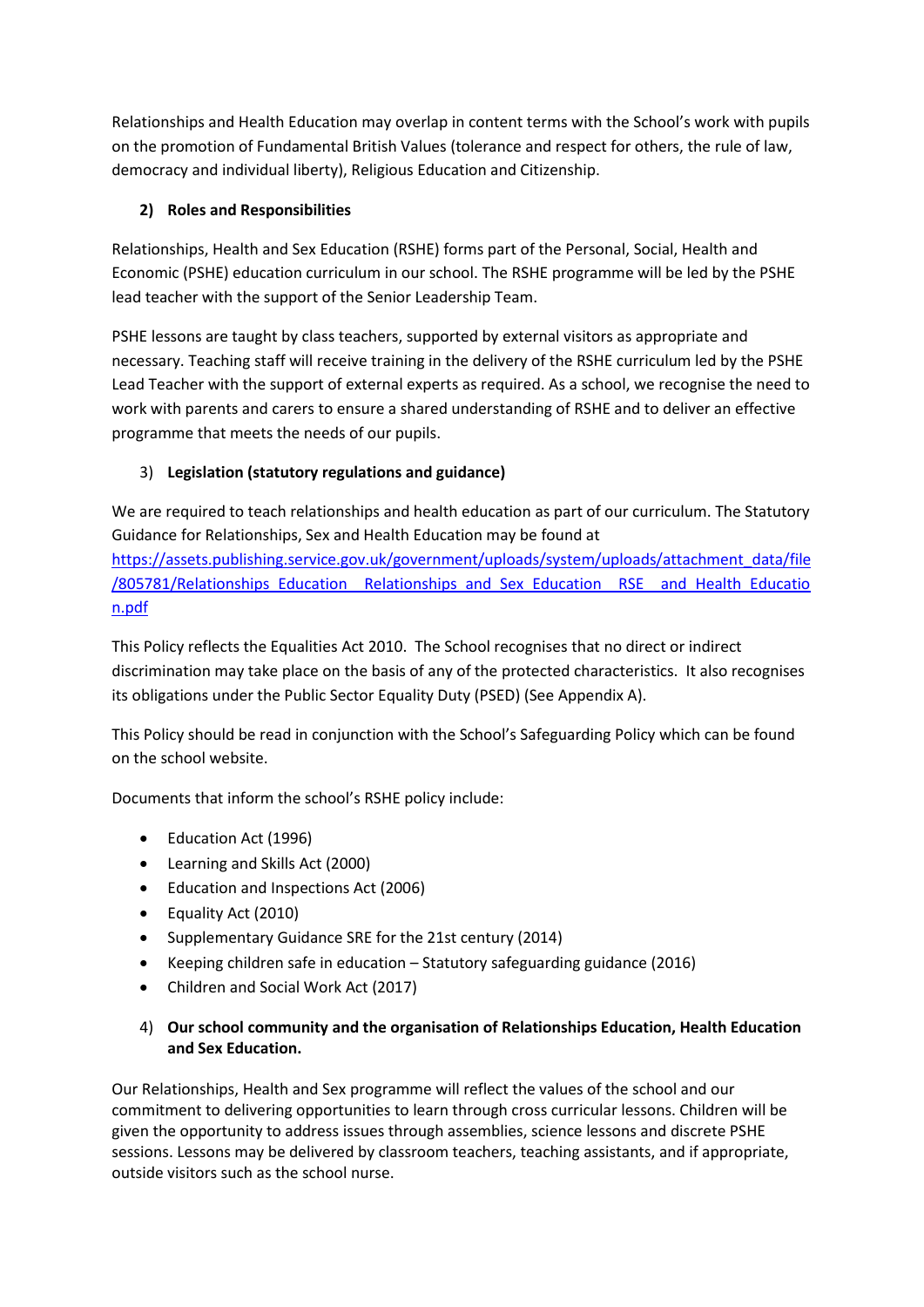Assessment in RSHE will be used to support teachers in identifying the knowledge and skills that pupils have retained and need to re-visit. Assessment can be used to provide teachers with a 'baseline' at the start of each topic to identify pupils' knowledge before the teaching begins. The outline curriculum plan in this Policy informs stakeholders, including parents, of the subject matter covered. There will be no further reporting to parents on individual pupils' performance in these subjects, although their attitudes and conduct in lessons in these subjects may contribute to overall reporting on these issues.

#### **RSHE Curriculum**

## Relationships Education Curriculum

The content set out for teaching in Relationships Education is delivered in the following year groups.

#### **Families and people who care for me:**

what family means

Year 1

Year 2

Year

#### **Respectful Relationships/ Caring Friendships**

- similarities and differences with others
- looking after others and the environment
- how kind and unkind behaviour can affect others

#### **Being Safe/Online Relationships**

- that people have different roles in the community to help them (and others) keep safe
- how to seek and ask for help

#### **Caring Friendships/ Respectful Relationships**

- what it means to be a friend
- how to ask for and give/not give permission regarding physical contact and how to respond if physical contact makes them uncomfortable or unsafe
- why bulling and deliberately excluding others is unacceptable, how to report bullying or other hurtful behaviour, including online, to a trusted adult

#### **Being Safe/Online Relationships**

- how rules and restrictions help them to keep safe
- how to identify risky and potentially unsafe situations
- how to resist pressure to do something that makes them feel unsafe or uncomfortable, including keeping secrets
- how not everything they see online is true or trustworthy
- how to tell a trusted adult if they are worried for themselves or others

#### **Families and people who care for me**

- how families differ from each other
- common features of positive family life, how to ask for help or advice if family relationships are making them feel unhappy, worried or unsafe

## **Caring Friendships**

• how to build good friendships, how to manage difficulties and ask for support

#### **Respectful Relationships**

• how they belong to different groups and communities, what is meant by a diverse community, how to be respectful towards people who may live differently to them

## **Online Relationships/ Being Safe**

- how to recognise hazards that may cause harm or injury and what they should do to reduce risk and keep themselves (or others) safe
- that their body belongs to them and should not be hurt or touched without their permission; what to do and who to tell if they feel uncomfortable
- how to recognise and respond to pressure to do something that makes them feel unsafe or uncomfortable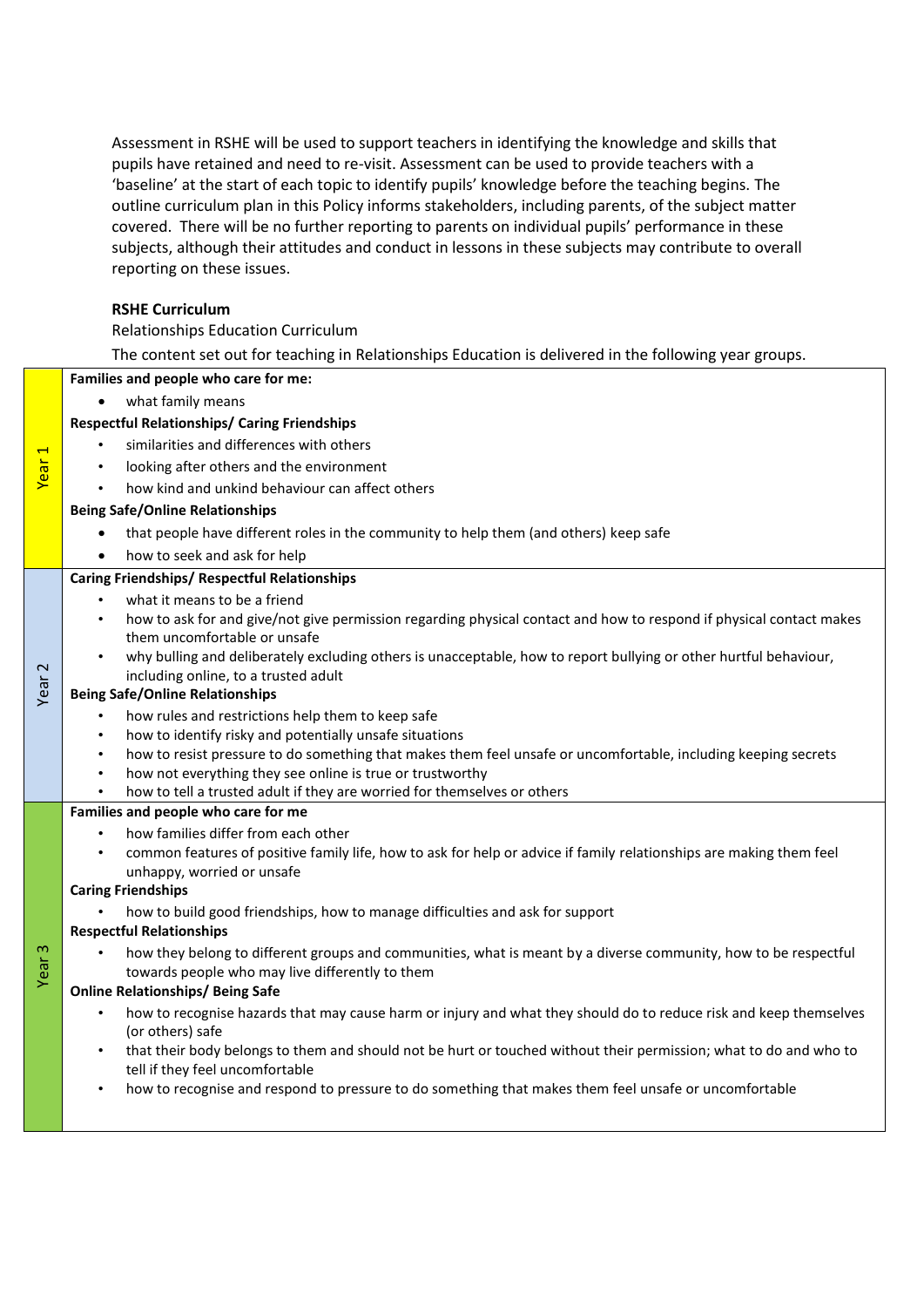|                   | <b>Respectful Relationships/ Caring Friendships</b>                                                                                                                 |
|-------------------|---------------------------------------------------------------------------------------------------------------------------------------------------------------------|
| Year <sub>4</sub> | how people's behaviour affects themselves and others, including online                                                                                              |
|                   | how to model being polite and courteous in different situations<br>$\bullet$                                                                                        |
|                   | about the relationship between rights and responsibilities<br>$\bullet$                                                                                             |
|                   | about the right to privacy and how to recognise when a confidence or secret should be kept or not agreed to and when<br>$\bullet$<br>to tell                        |
|                   | the rights that children have and why it is important to protect these<br>$\bullet$                                                                                 |
|                   | that everyone should feel included, respected and not discriminated against; how to respond if they witness or<br>$\bullet$                                         |
|                   | experience exclusion, disrespect or discrimination                                                                                                                  |
|                   | how to respond to aggressive or inappropriate behaviour - how to report concerns                                                                                    |
|                   | <b>Online Relationships/ Being Safe</b>                                                                                                                             |
|                   | how to recognise, predict, assess and manage risk in different situations<br>$\bullet$                                                                              |
|                   | how to keep safe in the local environment and less familiar locations<br>$\bullet$                                                                                  |
|                   | how people can be influenced by their peers' behaviour and by a desire for peer approval; how to manage this<br>$\bullet$                                           |
|                   | influence                                                                                                                                                           |
|                   | how people's online actions can impact on other people<br>$\bullet$                                                                                                 |
|                   | how to keep safe online, how to report concerns<br>$\bullet$                                                                                                        |
|                   | that rules, restrictions and laws exist to help people keep safe and how to respond if they become aware of a situation<br>$\bullet$                                |
|                   | that is anti-social or against the law                                                                                                                              |
|                   | <b>Respectful Relationships</b>                                                                                                                                     |
|                   | how to recognise and respect similarities and differences between people<br>$\bullet$                                                                               |
|                   | that there are a range of factors that contribute to a person's identity<br>$\bullet$                                                                               |
|                   | about stereotypes and how they are not always accurate, and can negatively influence behaviours and attitudes<br>$\bullet$                                          |
| Year <sub>5</sub> | towards others, how to challenge stereotypes and assumptions about others                                                                                           |
|                   | <b>Online Relationships/Being Safe/ Caring Friendships</b>                                                                                                          |
|                   | about the different types of relationships people have in their lives<br>٠                                                                                          |
|                   | how friends and family communicate together; how the internet and social media can be used positively<br>$\bullet$                                                  |
|                   | how knowing someone online differs from knowing someone face-to-face<br>$\bullet$<br>how to recognise risk in relation to friendships and keeping safe<br>$\bullet$ |
|                   | about the types of content (including images) that is safe to share online; ways of seeking and giving consent before<br>$\bullet$                                  |
|                   | images or personal information is shared with friends or family                                                                                                     |
|                   | how to respond if a friendship is making them feel worried, unsafe or uncomfortable<br>$\bullet$                                                                    |
|                   | how to ask for help or advice and respond to pressure, inappropriate contact or concerns about personal safety                                                      |
|                   | Families and people who care for me                                                                                                                                 |
|                   | that marriage represents a formal and legally recognised commitment of two people to each other which is intended<br>$\bullet$                                      |
|                   | to be lifelong                                                                                                                                                      |
|                   | • how to recognise if family relationships are making them feel unhappy or unsafe, and how to seek help or advice from                                              |
|                   | others if needed                                                                                                                                                    |
| Year <sub>6</sub> | <b>Caring Friendships</b>                                                                                                                                           |
|                   | how friendships may change as they grow and how to manage this<br><b>Respectful Relationships</b>                                                                   |
|                   | what are human rights                                                                                                                                               |
|                   | <b>Online Relationships/ Being Safe</b>                                                                                                                             |
|                   | how the media, including online experiences, can affect people's wellbeing<br>٠                                                                                     |
|                   | that not everything should be shared online or social media and that there are rules about this<br>٠                                                                |
|                   |                                                                                                                                                                     |

• how to respond to and if necessary, report information viewed online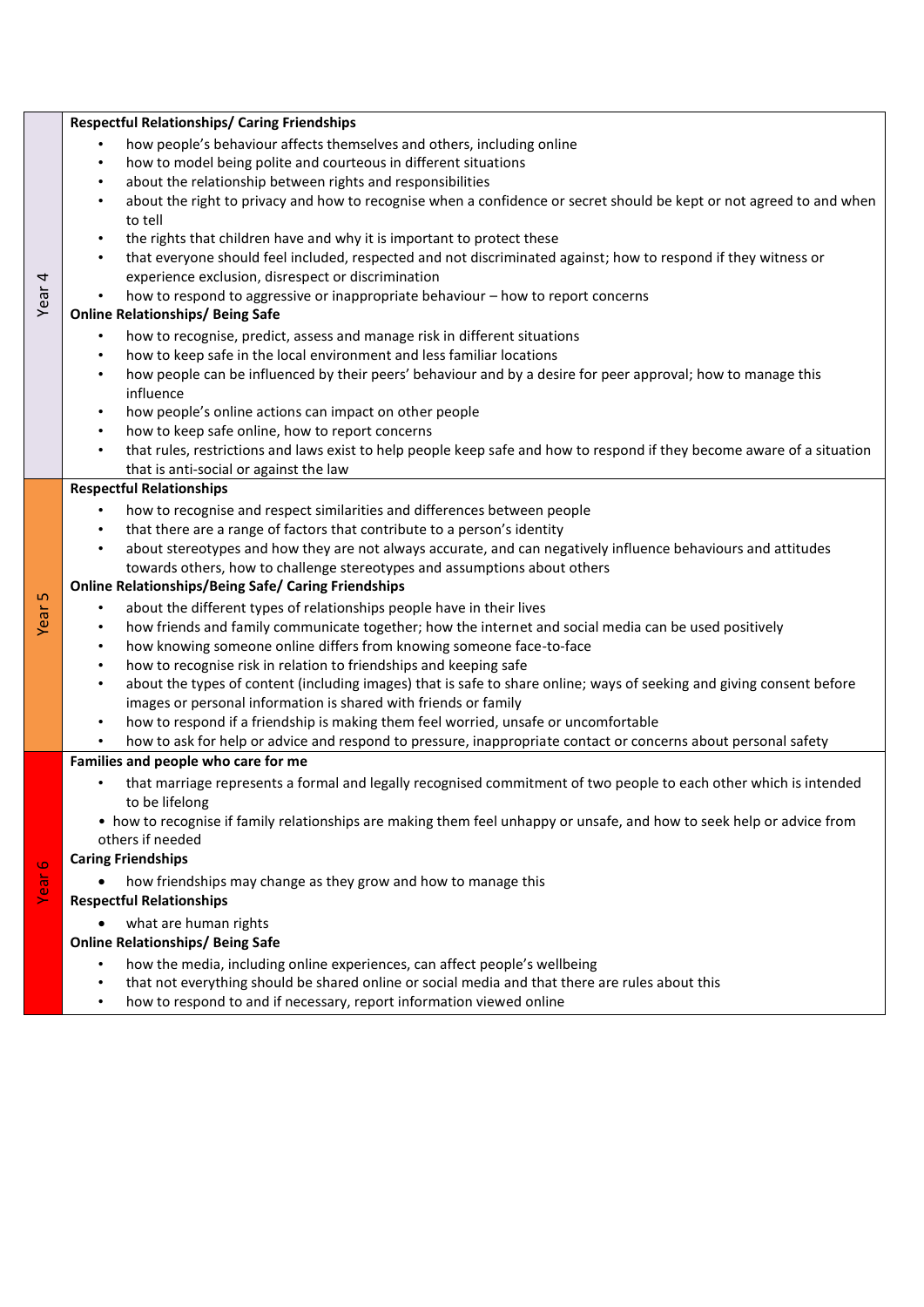Health Education Curriculum The content set out for teaching in Health Education is delivered in the following year groups. Year 1 **Mental Wellbeing** naming feelings, managing feelings, the difference between right and wrong how to manage change when moving to a new class/year group **Health and prevention** • personal hygiene **Internet Safety and harms** online safety (linked with computing curriculum) Year 2 **Mental Wellbeing** identifying feelings, managing feelings, seeking help, how feelings can affect behaviour **Internet Safety and harms** • online safety (linked with computing curriculum) **Physical health and fitness** what makes a healthy lifestyle **Healthy Eating** healthy diet and impacts **Health and prevention** • sun safety Year 3 **Mental Wellbeing** describe how feelings are felt in our bodies, associate feelings with different experiences, use a scale of intensity, managing feelings **Internet Safety and harms** • online safety (linked with computing curriculum) **Physical health and fitness** impact of exercise **Health and prevention** • importance of sleep **Basic First Aid** making an emergency call concepts of basic first aid: bites and stings Year 4 **Mental Wellbeing** how feelings and emotions are part of wellbeing and can influence actions managing feelings in different situations **Internet Safety and harms** • online safety (linked with computing curriculum) **Healthy Eating** healthy diet and impacts **Health and prevention** dental Health • healthy diet **Basic First Aid** • emergency calls concepts of basic first-aid: asthma **Changing adolescent body** • puberty and menstrual wellbeing growing and changing puberty changes and reproduction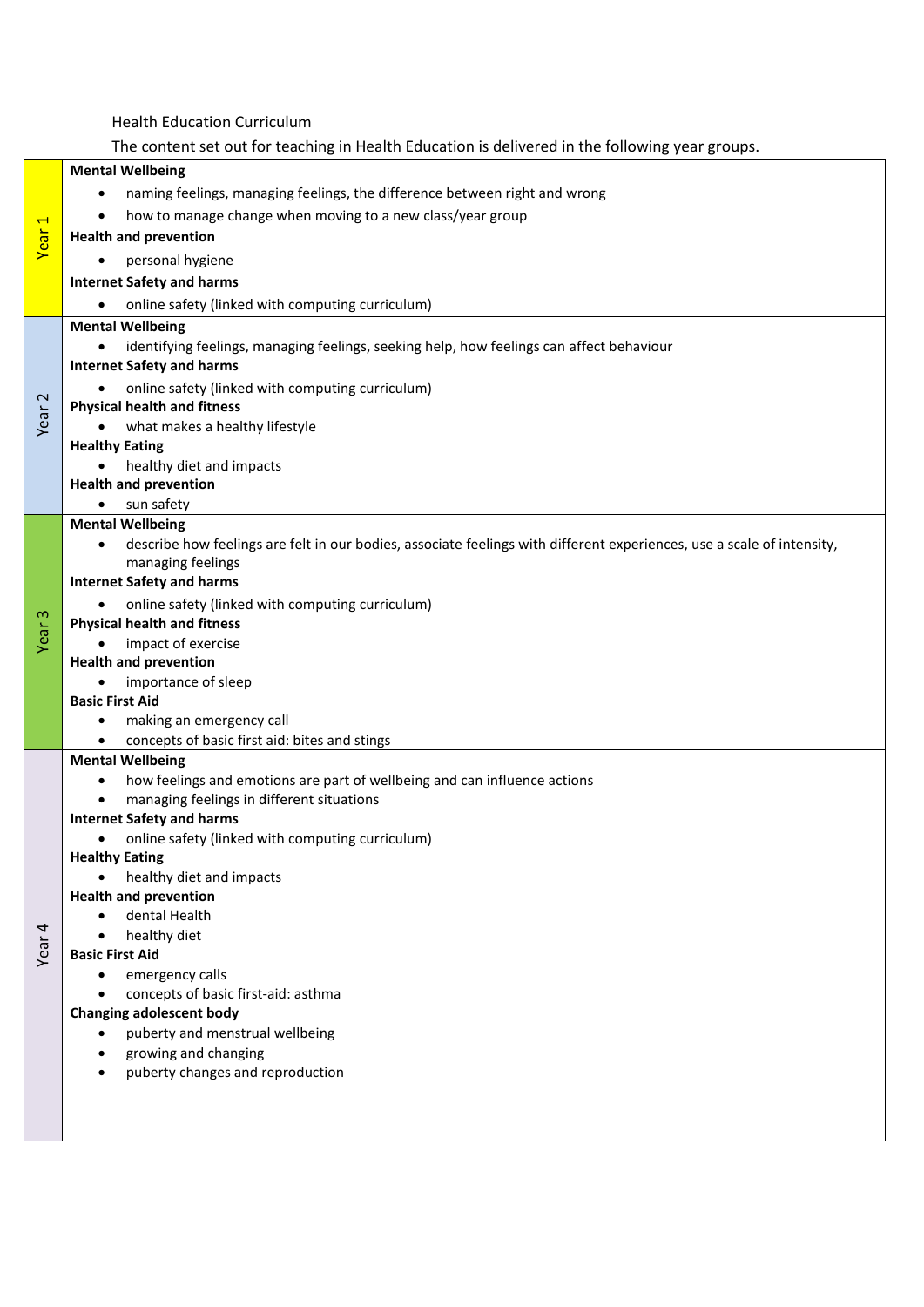| <b>Mental Wellbeing</b> |                                                                                                              |  |  |  |
|-------------------------|--------------------------------------------------------------------------------------------------------------|--|--|--|
|                         | wider range of emotions, experiencing multiple emotions, identifying strengths, growth mind-set<br>$\bullet$ |  |  |  |
|                         | <b>Internet Safety and harms</b>                                                                             |  |  |  |
| ഥ<br>Yeai               | online safety (linked with computing curriculum)                                                             |  |  |  |
|                         | Drugs, alcohol and tobacco                                                                                   |  |  |  |
|                         | impact and risks of drugs                                                                                    |  |  |  |
|                         | <b>Basic First Aid</b>                                                                                       |  |  |  |
|                         | emergency calls<br>$\bullet$                                                                                 |  |  |  |
|                         | concepts of basic first-aid: bleeding                                                                        |  |  |  |
|                         | <b>Changing adolescent body</b>                                                                              |  |  |  |
|                         | puberty and menstrual wellbeing<br>$\bullet$                                                                 |  |  |  |
|                         | talking about puberty<br>$\bullet$                                                                           |  |  |  |
|                         | male and female changes<br>$\bullet$                                                                         |  |  |  |
|                         | puberty and changes<br>$\bullet$                                                                             |  |  |  |
|                         | <b>Mental Wellbeing</b>                                                                                      |  |  |  |
|                         | intensity of emotions, personal aspirations, strategies for wellbeing<br>$\bullet$                           |  |  |  |
|                         | <b>Internet Safety and harms</b>                                                                             |  |  |  |
|                         | online safety (linked with computing curriculum)<br>$\bullet$                                                |  |  |  |
|                         | identify the risks involved in gambling related activities<br>$\bullet$                                      |  |  |  |
|                         | reflect on how the media can impact someone's wellbeing<br>$\bullet$                                         |  |  |  |
|                         | evaluate how reliable different types of online content are                                                  |  |  |  |
|                         | <b>Physical health and fitness</b>                                                                           |  |  |  |
|                         | benefits of an active lifestyle                                                                              |  |  |  |
| Ø<br><u>ក្តី</u>        | Drugs, alcohol and tobacco                                                                                   |  |  |  |
|                         | impact and risks of drugs                                                                                    |  |  |  |
|                         | <b>Health and prevention</b>                                                                                 |  |  |  |
|                         | recognising early signs of illness<br>$\bullet$                                                              |  |  |  |
|                         | allergies, immunisation and vaccination                                                                      |  |  |  |
|                         | <b>Basic First Aid</b>                                                                                       |  |  |  |

emergency calls

concepts of basic first-aid: choking, burns and scaled, recap of previous year's learning

## **Changing adolescent body**

- puberty and menstrual wellbeing
- puberty and reproduction

## **Sex education content (RSE)**

It is our intention that all children have the opportunity to experience a programme of RSE at a level which is appropriate for their age and physical development with differentiated provision if required.

In addition to the statutory Relationships Education, Health Education guidance or the Science National Curriculum, we will provide some non-statutory sex education, including covering how human reproduction and conception occurs. We believe that teaching this additional content to pupils will ensure that they are better prepared for transition to secondary school and also support their personal and social development as they grow into young adults. As is legally prescribed, parents have a right to withdraw their children from any additional non-statutory sex education content – please see the relevant section within this policy in regard to this process.

We will use the Christopher Winter Programme resources in order to deliver a comprehensive, spiralling curriculum of relationships and sex education.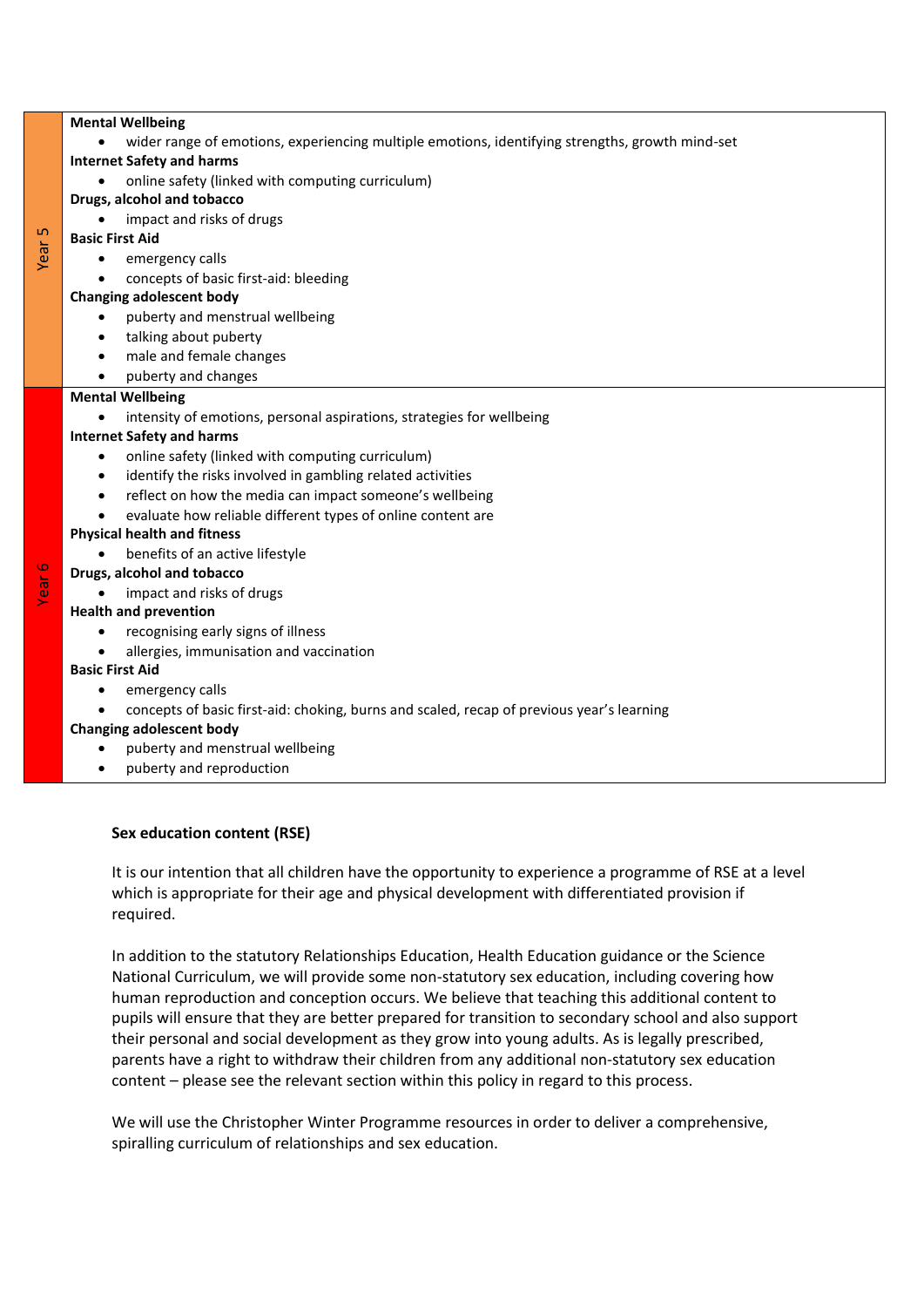The following topics from the Christopher Winter Programme are planned for teaching during Term 6:

|                   | To introduce the concept of growing and changing.                                                                                                                                                                 |
|-------------------|-------------------------------------------------------------------------------------------------------------------------------------------------------------------------------------------------------------------|
|                   | Understand that babies become children and then adults.                                                                                                                                                           |
|                   | Know the differences between boy and girl babies.                                                                                                                                                                 |
| Year 1            | The names for the main parts of the body (including external genitalia) the similarities and differences                                                                                                          |
|                   | between boys and girls                                                                                                                                                                                            |
|                   | About the process of growing from young to old and how people's needs change                                                                                                                                      |
|                   |                                                                                                                                                                                                                   |
|                   | Key vocabulary: clean, similar, different, family, boy, girl, male, female, private parts, penis, vagina.                                                                                                         |
|                   | To introduce the concept of male and female and gender stereotypes. To identify differences between males and                                                                                                     |
|                   | females.                                                                                                                                                                                                          |
|                   | Understand that some people have fixed ideas about what boys and girls can do.                                                                                                                                    |
|                   | Describe the differences between male and female babies.                                                                                                                                                          |
|                   | To explore some of the differences between males and females and to understand how this is part of the                                                                                                            |
|                   | lifecycle.                                                                                                                                                                                                        |
| Year 2            | Describe some differences between male and female animals.                                                                                                                                                        |
|                   | Understand that making a new life needs a male and a female.                                                                                                                                                      |
|                   | To focus on sexual difference and name body parts.                                                                                                                                                                |
|                   | Describe the physical differences between males and females.                                                                                                                                                      |
|                   | Name the male and female body parts.                                                                                                                                                                              |
|                   | Key vocabulary: similar, difference, sex, gender roles, stereotypes, boy, girl, male, female, private parts, penis,                                                                                               |
|                   | vagina.                                                                                                                                                                                                           |
|                   | To explore the differences between males and females and to name the body parts.                                                                                                                                  |
|                   |                                                                                                                                                                                                                   |
|                   | Know some differences and similarities between males and females.                                                                                                                                                 |
| Year <sub>3</sub> | Name male and female body parts using agreed words. To explore the differences between males and                                                                                                                  |
|                   | females and to name the body parts using agreed scientific words (as per previous years)                                                                                                                          |
|                   | Key vocabulary: Similar, difference, sex, gender roles, stereotypes, boy, girl, male, female, private parts, penis,                                                                                               |
|                   | vagina, testicles, womb.                                                                                                                                                                                          |
|                   | To explore the human lifecycle.                                                                                                                                                                                   |
|                   | Describe the main stages of the human lifecycle                                                                                                                                                                   |
|                   | Describe the body changes that happen when a child grows up.                                                                                                                                                      |
| Year 4            | To explore how puberty is linked to reproduction.                                                                                                                                                                 |
|                   | Understand that children change into adults so that they are able to reproduce.                                                                                                                                   |
|                   | Key vocabulary: puberty, lifecycle, reproduction, physical, breasts, sperm, egg, pubic hair, emotional, feelings.                                                                                                 |
|                   | To understand male and female puberty changes in more detail.                                                                                                                                                     |
|                   |                                                                                                                                                                                                                   |
| Year 5            | Understand how puberty affects the reproductive organs.                                                                                                                                                           |
|                   |                                                                                                                                                                                                                   |
|                   | Key vocabulary: puberty, physical change, moods, menstruation, periods, tampons, sanitary towels, wet dreams,<br>semen, erection, sweat, breasts, spots, pubic hair, facial hair, underarm hair, sexual feelings. |
|                   | To consider puberty and reproduction.                                                                                                                                                                             |
|                   | Describe how and why the body changes during puberty in preparation for reproduction.                                                                                                                             |
|                   | Talk about puberty and reproduction with confidence.                                                                                                                                                              |
| Year <sub>6</sub> | Consider physical & emotional behaviour in relationships.                                                                                                                                                         |
|                   | Discuss different types of adult relationships with confidence.                                                                                                                                                   |
|                   | Know what form of touching is appropriate.                                                                                                                                                                        |
|                   | To explore the process of conception and pregnancy.                                                                                                                                                               |
|                   |                                                                                                                                                                                                                   |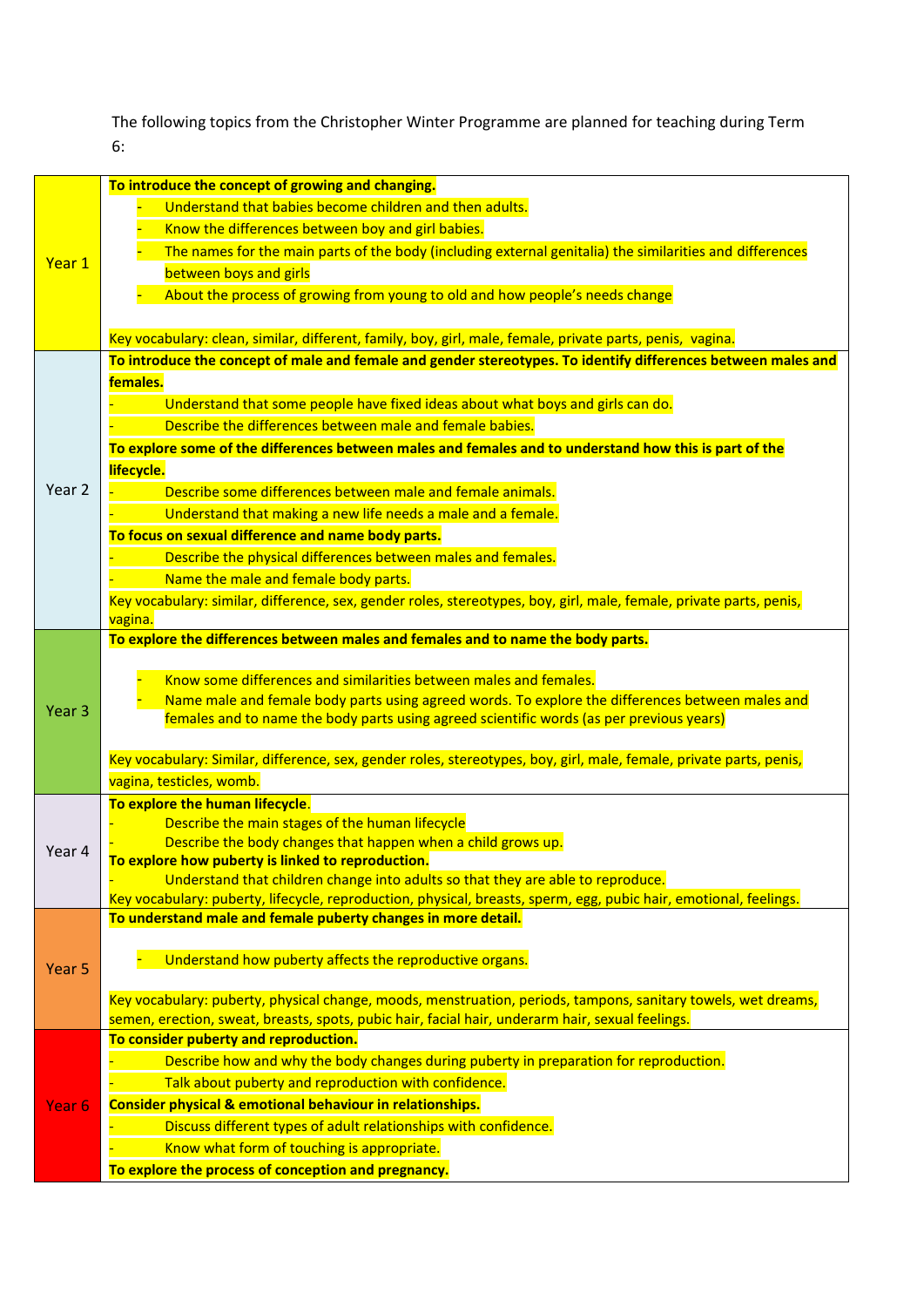Describe the decisions that have to be made before having a baby. Know some basic facts about pregnancy and conception. Key vocabulary: womb, sperm, egg, conception, fertilisation, pregnancy, sexual intercourse, twins, fostering, adoption, friendship, love, consent, intimacy, communication, personal/private information.

## **5) Safe and Effective practice**

## **Delivery**

RSHE is delivered predominantly by class teachers or an HLTA in mixed gender groups, other than when it is deemed more appropriate for topics to be covered in single sex groups; this will be decided by the class teacher after discussion with the subject lead.

## **Visiting speakers**

Where visiting speakers are invited or employed to address aspects of these subjects either in class or in other contexts, the School accepts full responsibility for what is said or taught. This responsibility will be discharged by careful due diligence on any visiting speakers in advance of any sessions, including reviewing texts and presentations to be used in advance. The School will ensure that appropriate safeguarding precautions are taken on such occasions, and that any visiting speakers know how to handle any disclosure which may arise or how to report any concerns they may have relating to safeguarding. The school reserves the right to terminate with immediate effect any session run by an external speaker which does not align with the School's ethos or approach.

## **Teaching and Learning Strategies**

We aim to provide a safe environment for RSHE where pupils feel able to confidently ask questions and discuss issues. To help achieve this, at the beginning of each session or unit, a set of ground rules will be agreed by the class based on a school-wide template.

## **Managing Difficult Questions**

During both formal and informal PSHE/RSHE sessions, pupils are encouraged to ask questions. Any questions from pupils are answered according to the age and maturity of the pupil concerned, and if the teacher delivering the session deems it appropriate to answer.

Teachers will:

 Use specific ground rules for this work which will clarify boundaries for children/young people, and mitigate disclosures in class.

Clarify that personal questions should not be asked.

 Clarify that pupils should not give out personal information in class but speak to a trusted adult after the lesson.

In some lessons, pupils will be able to raise questions using an anonymous question box. This may be used to allow children to ask questions about potentially sensitive or embarrassing topics.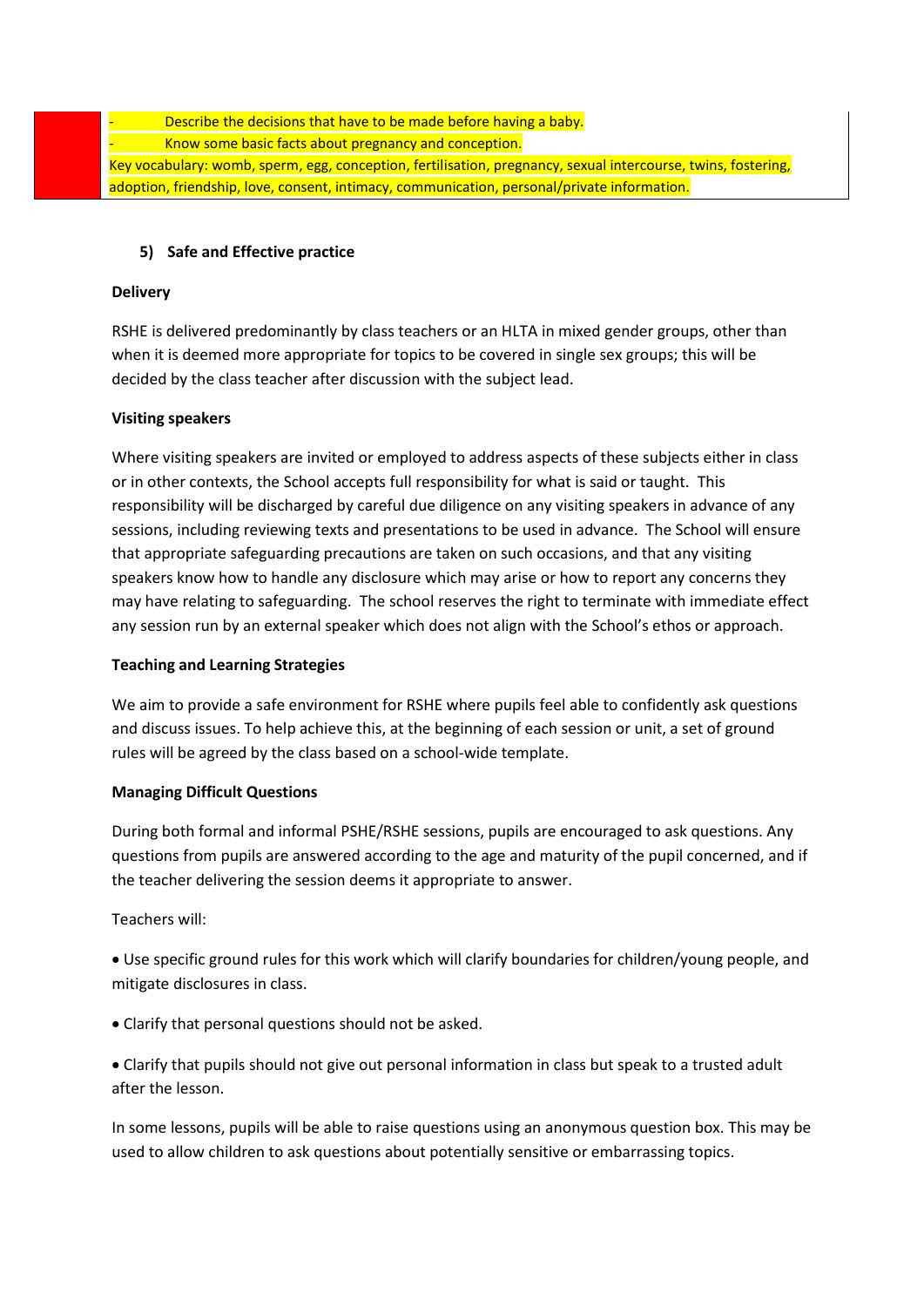Teaching staff will endeavour to answer questions as openly as possible but if faced with a question they do not feel comfortable answering within the classroom, or that is not age-appropriate (or within the school's RSHE policy), teachers will liaise with individual parents about how best to address the issue raised. The school believes that individual teachers must use their professional skill and discretion in this area and refer to the Designated Safeguarding Lead if they are concerned about any question from a safeguarding perspective. Children may also be signposted back to parents/carers to discuss a matter further. We will also encourage parents to talk with the school if they have any questions or queries, and if they would like advice on how to better support their child and continue learning outside of the classroom.

# **6) Safeguarding**

## **Child Protection and Confidentiality**

Teachers need to be aware that effective sex and relationship education, which brings an understanding of what is and is not acceptable in a relationship, may lead to disclosure of a child protection issue. The staff member will inform the designated safeguarding lead and in their absence, the deputy safeguard lead. The welfare of our pupils is always central to our policy and practice and pupils need to be made aware that they cannot be promised complete confidentiality if we, as professionals, feel that there is a child protection issue.

## **7) Inclusivity**

## **Special educational needs and learning differences**

Our pupils have different needs based on their emotional and physical development, life experiences, and learning differences, but we aim to ensure that all pupils are properly included in RSHE. Teachers will plan and deliver work in a variety of ways, in order to meet the needs of individual pupils with SEN or learning differences.

## **Equalities and diversity**

We aim to value and celebrate religious, ethnic and cultural diversity as part of our British Values and school value of respect. Alongside teaching pupils their responsibilities, rights and freedoms under British law, the School will also respectfully explain the perspectives on key issues of the main religious traditions represented both in the school and in wider society. We will explore different cultural beliefs and values and encourage activities that challenge stereotypes and discrimination and present children with accurate information based on the law. We will use a range of teaching materials and resources that reflect the diversity of Britain today and encourage a sense of inclusiveness. The personal beliefs and attitudes of staff delivering RSHE will not influence the teaching of the subject in school.

## **LGBT (Lesbian, Gay, Bisexual, Transgender)**

It is our objective that Relationships Education helps to promote awareness of diversity and respect, and that the subject should feel relevant to all pupils regardless of their identity or family circumstances. From Reception, children are taught to understand that all families are different and can have different structures.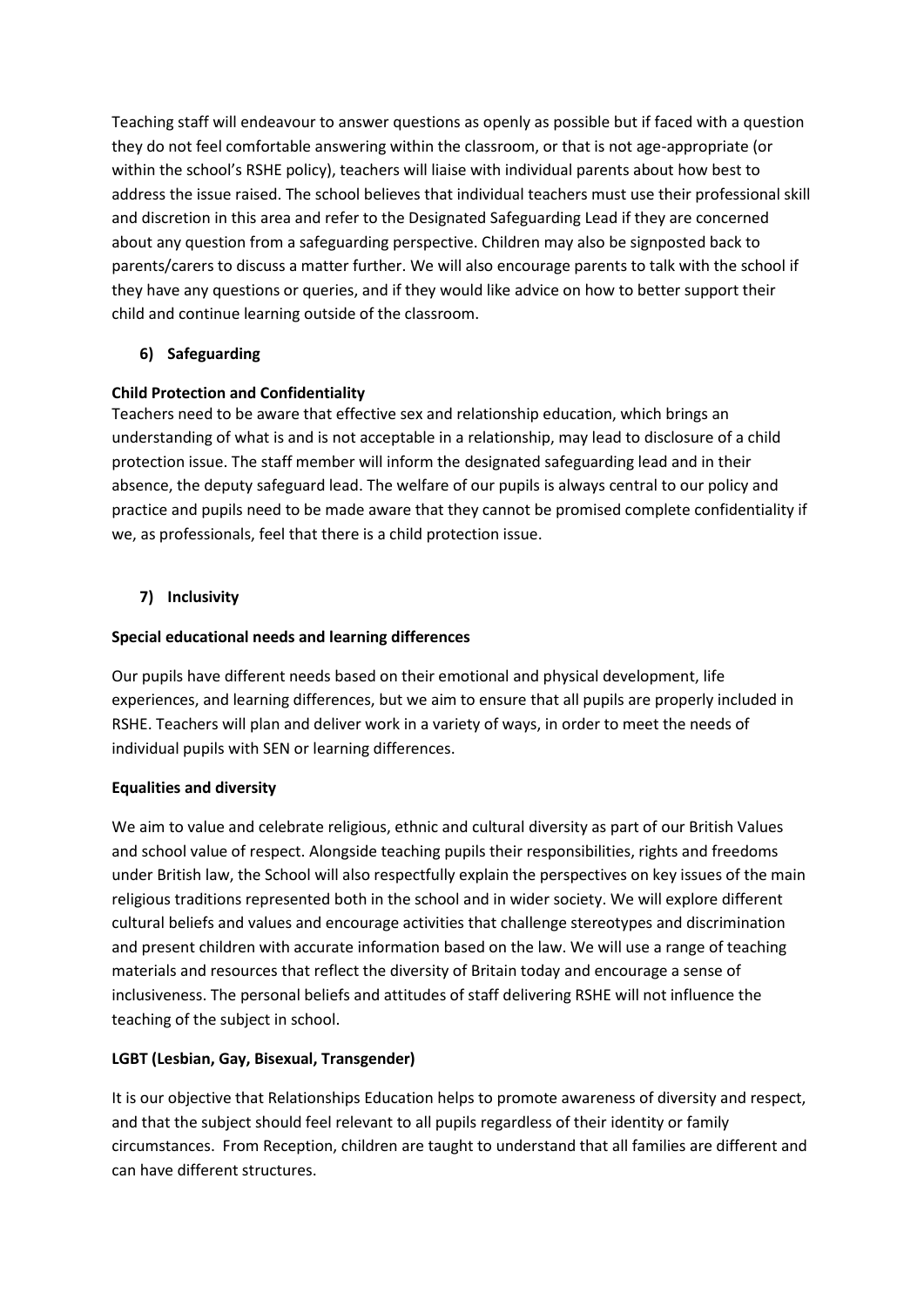To this end, LGBT relationships are specifically referenced at various points in the Relationships Education curriculum from Year 3 onwards, in the following ways:

- Year 3 onwards: pupils are made aware that some families may have single parents or LGBT parents, and children in these families are equally entitled to respect.
- Year 4 onwards: that bullying or name calling on the basis of actual or perceived sexuality or gender identity is wrong; that LGBT based stereotypes are wrong.
- Year 6: that LGBT couples under British law may marry or enter into civil partnerships and live happy and fulfilled family lives.

We will use a range of teaching materials and resources that reflect the diversity of different families. We do not use RSHE as a means of promoting any form of sexual orientation.

## **8) Liaison with Parents and Carers /parental right of withdrawal**

We aim to build a positive and supportive relationship with parents and carers through mutual understanding, trust and co-operation. We will have information on relationships and sex education within the PSHE Progression of Skills document on our website and further information is available on request.

## **Withdrawal from sex education**

Parents may elect to withdraw their child from sex education. This right applies only to aspects of sex education which are not set out in the Statutory Guidance for Relationships Education (Primary), Health Education (Primary) or the Science National Curriculum.

We will inform parents of the right to withdraw by letter in the first part of Summer Term in advance of non-statutory sex education lessons being taught and will and provide opportunities for parents to view the videos and resources being used.

Parents and carers who wish to exercise their right to withdraw their child from non-statutory sex education should talk with the head teacher, who will explore any concerns and discuss resources being used. If parents still wish to withdraw their child from non-statutory sex education lessons, this request will be recorded, and suitable alternative arrangements made for pupils during relevant lessons.

# 9) **Monitoring & review, policy into practice**

Our aim is to provide RSHE that is relevant and tailored to meet the needs of our pupils, depending on their age and stage of personal development. For this reason, we regularly review the RSHE curriculum to evaluate its effectiveness and will inform parents of any revisions to the school policy or curriculum as required. Teachers will continually reflect on the effectiveness of our RSHE provision.

This policy was approved by the Governing Body on: May 2021 This policy will be monitored and reviewed on: May 2023

# 10) **Links to other Policies**

This policy is linked with the following policies: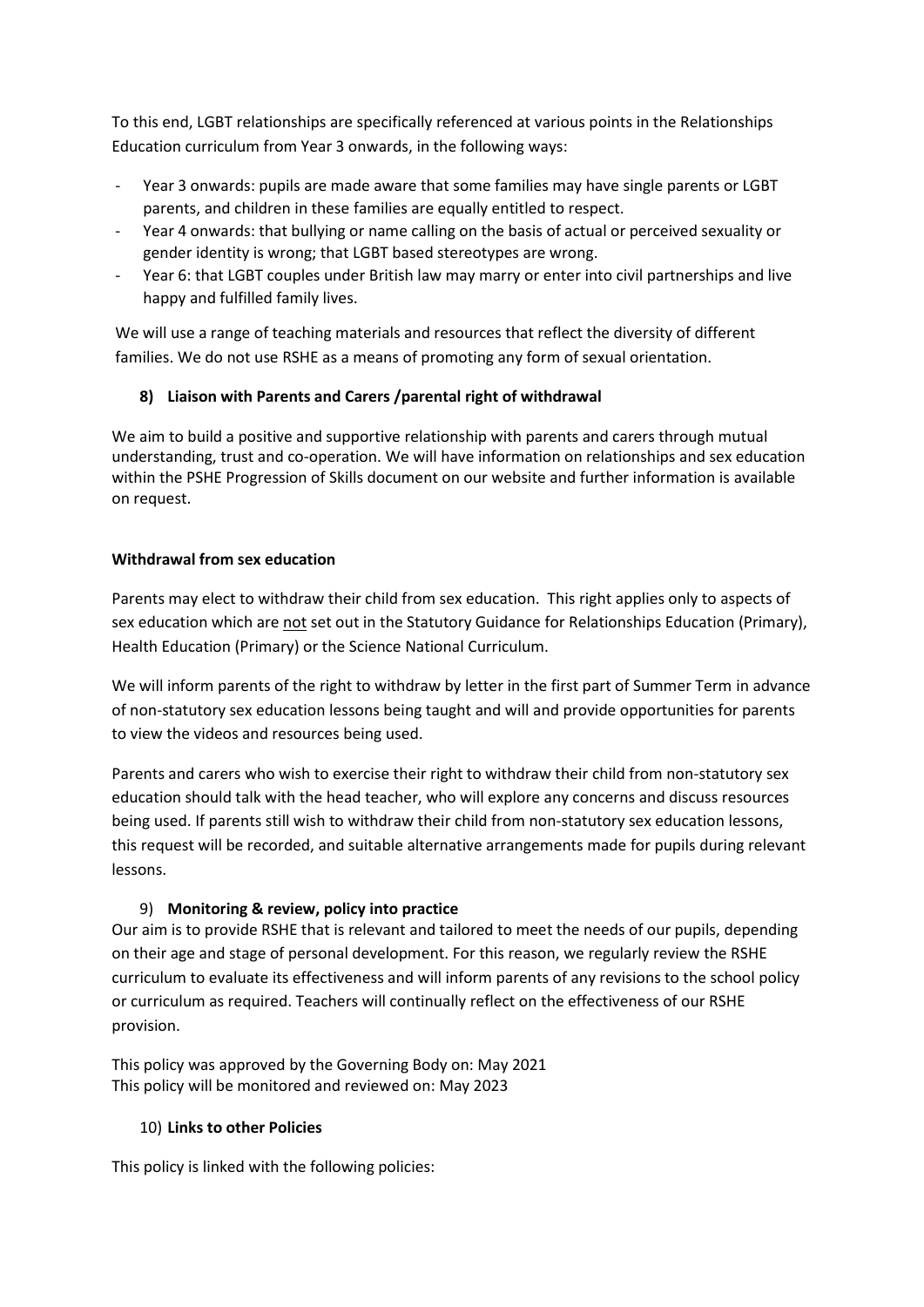PSHE Equal Opportunities Child Protection Confidentiality Behaviour RE

#### **Supporting Organisations and Guidance**

- o Anti-Bullying Alliance: www.anti-bullyingalliance.org.uk
- o Childline: www.childline.org.uk
- $\circ$  DfE: "Preventing and Tackling Bullying. Advice for headteachers, staff and governing bodies", and "Supporting children and young people who are bullied: advice for schools" November 2014: https://www.gov.uk/government/publications/preventing-and-tackling-bullying
- o DfE: "No health without mental health": https://www.gov.uk/government/publications/no-health-without-mental-health-across-government-outcomes-strategy
- o Family Lives: www.familylives.org.uk
- o Kidscape: www.kidscape.org.uk
- o MindEd: www.minded.org.uk
- o NSPCC: www.nspcc.org.uk
- o PSHE Association: www.pshe-association.org.uk
- o Restorative Justice Council: www.restorativejustice.org.uk
- o The Diana Award: www.diana-award.org.uk
- o Victim Support: www.victimsupport.org.uk
- o Young Minds: www.youngminds.org.uk
- o Young Carers: www.youngcarers.net

#### **Cyberbullying**

- o Childnet International: www.childnet.com
- o Digizen: www.digizen.org
- o Internet Watch Foundation: www.iwf.org.uk
- o Think U Know: www.thinkuknow.co.uk
- o UK Safer Internet Centre: www.saferinternet.org.uk

#### **LGBT**

- o EACH: www.eachaction.org.uk
- o Pace: www.pacehealth.org.uk
- o Schools Out: www.schools-out.org.uk
- o Stonewall: www.stonewall.org.uk

#### **SEND**

- o Changing Faces: www.changingfaces.org.uk
- o Mencap: www.mencap.org.uk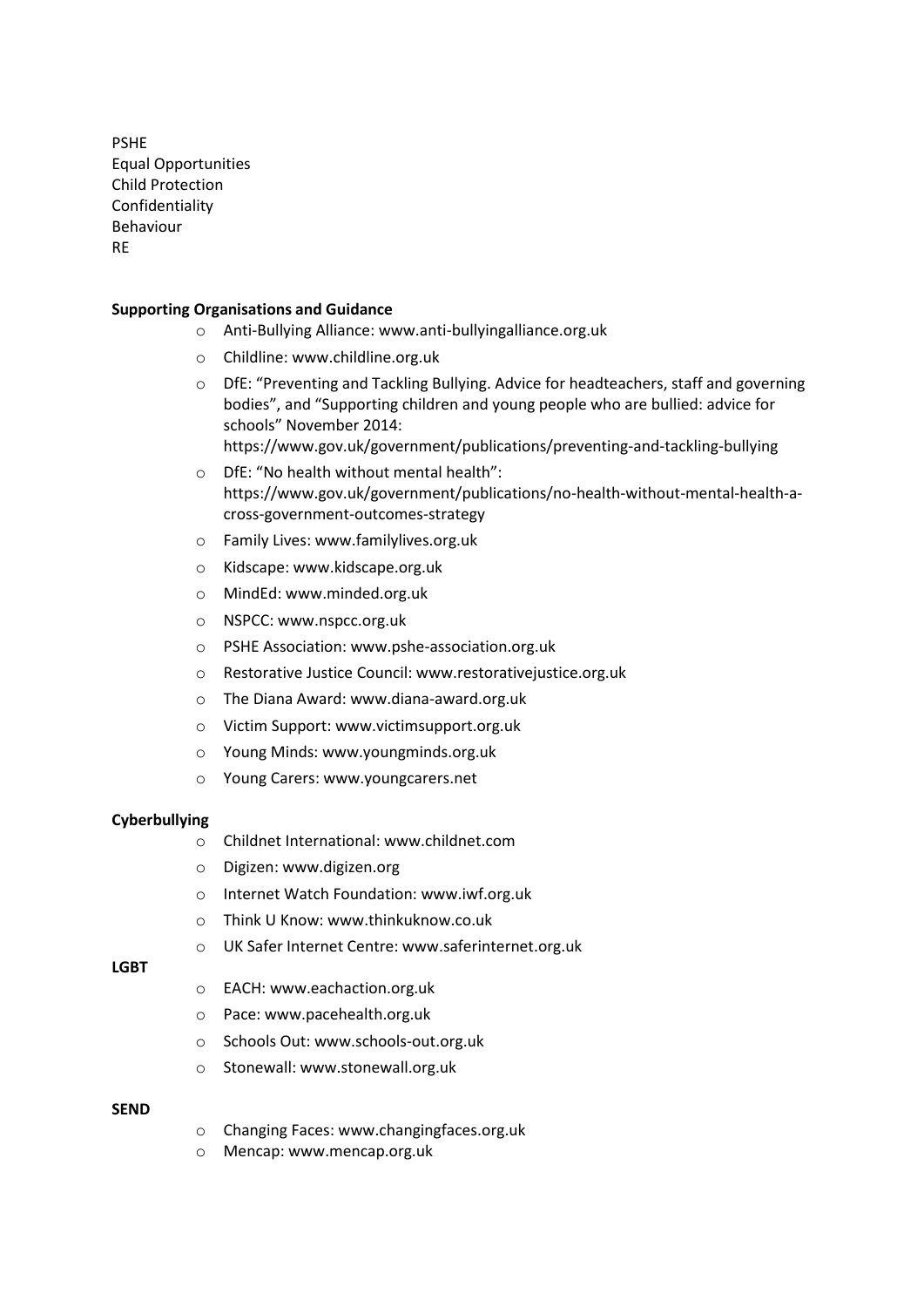o DfE: SEND code of practice: https://www.gov.uk/government/publications/sendcode-of-practice-0-to-25

## **Racism and Hate**

- o Anne Frank Trust: www.annefrank.org.uk
- o Kick it Out: www.kickitout.org
- o Report it: www.report-it.org.uk
- o Stop Hate: www.stophateuk.org
- o Show Racism the Red Card: www.srtrc.org/educational

## Appendix A

- Schools are required to comply with relevant requirements of the Equality Act 2010. Chapter 1 of Part 6 of the Act applies to schools. As an example, Part 6 of the Act makes it unlawful for a school to discriminate against, harass or victimise a pupil or potential pupil in relation to admissions or in how the school is run
- The content of the school curriculum is exempt from the duties imposed on schools by Part 6 of the Equality Act. Excluding the content of the curriculum ensures that schools are free to include a full range of issues, ideas and materials in their syllabus, and to expose pupils to thoughts and ideas of all kinds, however challenging or controversial, without fear of legal challenge based on a protected characteristic
- State-funded schools are required, in discharging their functions, to have due regard to the need to:
	- eliminate discrimination, harassment, victimisation and any other conduct that is prohibited by or under the Act; and
	- advance equality of opportunity and foster good relations between persons who share a relevant protected characteristic and persons who do not share it.
- Relevant protected characteristics are age, disability, gender reassignment, pregnancy and maternity, race, religion or belief, sex and sexual orientation
- Whilst this does not mean that schools are required to teach about the Equality Act or the protected characteristics, they many choose to do so in teaching their pupils about respect for difference and in the context of other requirements, such as promoting fundamental British values and the spiritual, moral, social and cultural development of pupils
- Section 149 of the Equality Act sets out the public sector equality duty, which applies to all state funded schools. In summary, the PSED requires such schools, in their decision-making, to have due regard to the need to:
	- Eliminate discrimination, harassment, victimisation and any other conduct that is prohibited by or under the Equality Act
	- Advance equality of opportunity between people who share a relevant protected characteristic and those who do not
	- Foster good relations between people who share a relevant protected characteristic and those who do not